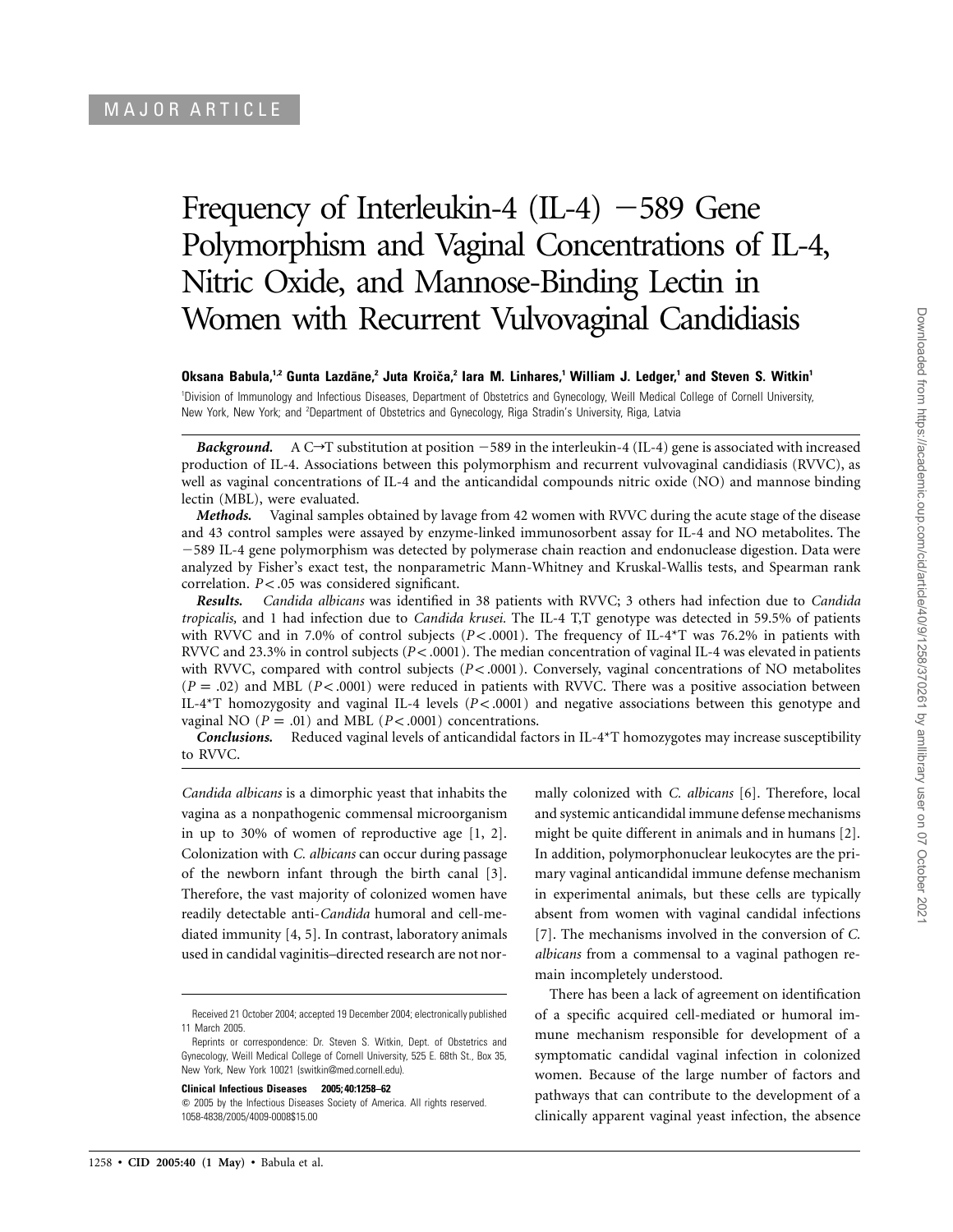of consistent findings among different investigators is not too surprising. The conflicting data obtained to date have been recently reviewed [8].

A more recent approach to the problem of why certain infections or other disorders occur repeatedly in some women but not in others has been to evaluate possible genetic differences between patients and control subjects. The association between a polymorphism in the gene coding for complement component C3 and enhanced inflammatory responses to *Candida* infections has been reported [9]. A genetic polymorphism in the gene coding for mannose-binding lectin (MBL) that results in decreased MBL levels recently has been shown to occur with increased frequency in women with recurrent vulvovaginal candidiasis (RVVC) [10]. MBL, a component of the innate immune system, binds to mannan residues on *C. albicans* and promotes complement activation and killing [11]. Nitric oxide (NO) is another major component of the innate immune defense against microorganisms [12]. The anti-*Candida* activity of macrophage-derived NO is strongly inhibited by IL-4 [13]. IL-4 is a cytokine product of the Th2 subset of T lymphocytes. It inhibits production of proinflammatory cytokines by Th1 T cells and blocks macrophage activation [14]. A single nucleotide polymorphism consisting of a  $C \rightarrow T$  transition at position  $-589$ in the promoter region of the IL-4 gene has been identified. Possession of the T variant is associated with increased IL-4 production [15].

We hypothesized that the variant IL-4  $-589$  T allele (IL4\*T) is a gene polymorphism associated with RVVC because of increased concentrations of vaginal IL-4 and decreased NO and MBL concentrations.

## **METHODS**

The study group consisted of 42 women aged 18–35 years, examined at Riga First Hospital in Latvia between 2001 and 2002, who had genital itching and/or abnormal vaginal discharge and positive results of culture for *Candida* and a history of at least 4 clinical episodes of culture-positive vulvovaginal candidiasis in the preceding 12 months. The control group consisted of 43 age-matched healthy women without any vaginal complaints and with no history of a vaginal yeast infection. Details of sample collection, demographic information, and the diagnosis of vaginal *Candida* species, bacterial vaginosis, and other vaginal microorganisms in this study population have been reported previously [10]. Briefly, cervicovaginal samples were obtained by instilling 3 mL of sterile saline into the posterior vagina, mixing the saline with secretions, and withdrawing the solution with a syringe. All vaginal lavage samples were centrifuged to separate supernatant and pellet fractions and immediately frozen at  $-20^{\circ}$ C; afterwards, each fraction was shipped on dry ice to Weill Medical College of Cornell University in New York for analysis.

Vaginal NO production was determined by measuring total vaginal nitrite and nitrate concentrations of undiluted samples with a commercial ELISA (StressXpress). The lower limit of sensitivity was 1.35  $\mu$ mol/L. IL-4 levels were determined by commercial ELISA (BioSource). The lower limit of sensitivity was 0.9 pg/mL. Vaginal MBL concentrations for both patients and control subjects were previously reported [10].

For the IL-4 genetic polymorphism analysis, sample pellets were thawed, washed, and resuspended in a 1% solution of the nonionic detergent Brij 35 in Tris-HCl buffer, pH 7.5, containing 5 mg/mL proteinase K. Cells were lysed by incubation at  $56^{\circ}$ C for 60 min, and the proteinase K was then inactivated by increasing the temperature to 95<sup>o</sup>C for 10 min. The lysed samples were diluted 1:5 in 10 mmol/L Tris-HCl that contained 1.5 mmol/L MgCl<sub>2</sub>; 50 mmol/L KCl; 0.2 mmol/L each of deoxyadenosine triphosphate, deoxycitidine triphosphate, deoxyguanosine triphosphate, and thymidine triphosphate; 1.25 U of Taq DNA polymerase; and 30 pmol of oligonucleotide primers that amplified the polymorphic region at position  $-589$  in the IL-4 promoter [16]. The final volume was 0.05 mL. Amplification conditions were 35 cycles of 95°C for 30 s, 57°C for 30 s, and 72C for 30 s. The PCR product was digested by incubation at 65C for 18 h with *Bsm*FI restriction enzyme (New England BioLabs) in buffer provided by the manufacturer. The wild type allele generated a product that was cut into 192- and 60-bp fragments, whereas the mutant product remained uncut at 252 bp. The products of the PCR reaction were resolved by electrophoresis on a 3% agarose gel stained with ethidium bromide.

Genotype and allele frequencies were determined by direct counting and then dividing by the number of chromosomes to obtain allele frequency and by the number of women to obtain genotype frequency. Differences in genotype and allele frequencies between patients and control subjects were analyzed with use of Fisher's exact test. Hardy-Weinberg equilibrium was determined with use of a  $\chi^2$  goodness-of-fit test on the basis of expected frequencies. The expected frequencies were calculated with use of the assumption of Hardy-Weinberg equilibrium. Differences in median vaginal concentrations of IL-4, NO, and MBL between patients and controls were analyzed with the nonparametric Mann-Whitney test. The association between IL-4 genotype and vaginal concentrations of IL-4, NO, and MBL were determined by the Kruskal-Wallis test. Correlations between the concentrations of any 2 vaginal compounds were analyzed by Spearman rank correlation. *P* <.05 was considered statistically significant.

#### **RESULTS**

The distribution of the IL-4 genotypes at position  $-589$  differed between patients with RVVC and controls (table 1). Homozygosity for the variant IL4\*T was observed in 59.5% of patients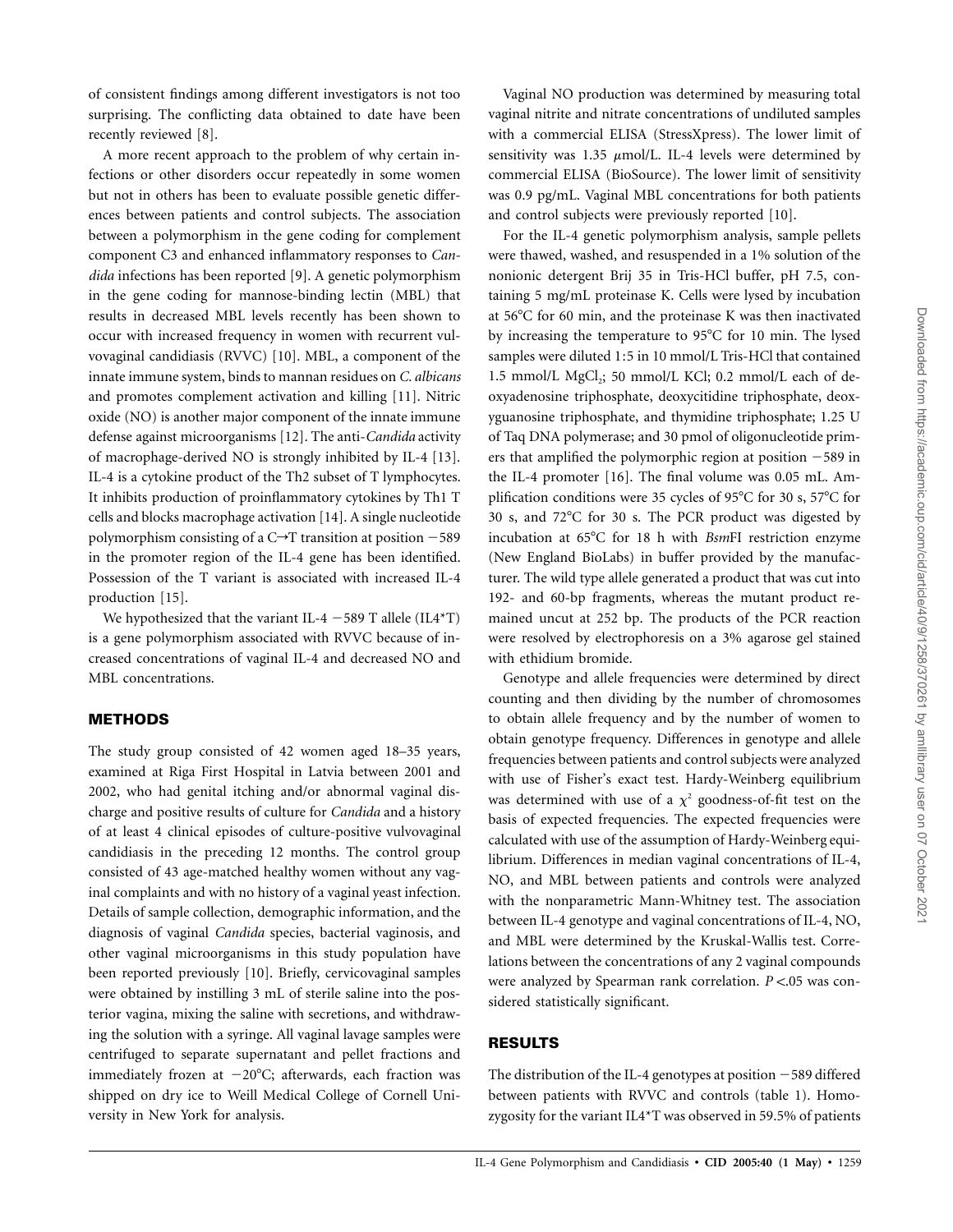**Table 1. Frequency of IL-4 gene polymorphisms in women with recurrent vulvovaginal candidiasis (RVVC).**

|          | No. (%) with<br>polymorphism |                           |   |                                                      |
|----------|------------------------------|---------------------------|---|------------------------------------------------------|
| Variable | Control                      | <b>RVVC</b>               | P | RR (95% CI)                                          |
| Genotype |                              |                           |   |                                                      |
| C, C     |                              |                           |   | 26/43 (60.5) 3/42 (7.1) < 0001 0.149 (0.559-0.812)   |
| C, T     |                              | 14/43 (32.6) 14/42 (33.3) |   |                                                      |
| T.T      | 3/43 (7.0)                   |                           |   | 25/42 (59.5) < 0001 2.994 (1.970-4.549)              |
| Allele   |                              |                           |   |                                                      |
| С        |                              | 66/86 (76.7) 20/84 (23.8) |   |                                                      |
|          |                              |                           |   | 20/86 (23.3) 64/84 (76.2) < 0001 3.276 (2.191-4.898) |

with RVVC, compared with 7.0% of control subjects ( $P$  < .0001). Conversely, homozygosity for IL4\*C was present in 60.5% of control subjects and 7.1% of patients with RVVC  $(P<.0001)$ . The frequency of the IL4<sup>\*</sup>T allele was 76.2% in patients with RVVC and only 23.3% in control subjects (*P* < .0001). The frequencies of IL-4 genotypes in both patients with RVVC and control subjects were in Hardy-Weinberg equilibrium.

Four patients with RVVC had results positive for *Candida* species other than *C. albicans:* 3 had results positive for *Candida tropicalis,* and 1 had results positive for *Candida krusei.* Two of the women with *C. tropicalis* infection and the woman with *C. krusei* infection were IL4\*T homozygotes; the other patient who was infected with *C. tropicalis*- was a IL4\*T/IL4\*C heterozygote. Demographic and clinical characteristics of the patients with RVVC in relation to their IL-4 genotype are shown in table 2. The only significant difference noted was a higher percentage of smokers among IL4\*C homozygotes than among the other 2 groups ( $P = .02$ ). Four of the control subjects

also had cultures positive for *C. albicans.* All were IL4\*C homozygous.

Vaginal concentrations of IL-4 and NO in both patient and control groups are shown in table 3. Median IL-4 levels were higher ( $P < .0001$ ) and median NO levels were lower ( $P =$ .02) in patients with RVVC than in controls. There were no differences in vaginal IL-4 and NO levels in the RVVC group between those with results positive or negative for *Candida* species other than *C. albicans* or between those with results positive or negative for bacterial vaginosis (data not shown).

The relationship between IL-4 genotype and vaginal concentrations of IL-4 and NO is shown in table 4. Homozygosity for the variant IL4\*T allele was associated with elevated vaginal concentrations of IL-4 ( $P < .0001$ ). Conversely, possession of this genotype was associated with reduced vaginal concentrations of NO  $(P = .01)$ .

There was an inverse correlation between vaginal concentrations of IL-4 and NO (Spearman  $\rho = -.257; P = .02$ ).

### **DISCUSSION**

Results of the present study, as well as results of our previous investigation, highlight a genetic influence on susceptibility to RVVC. Possession of variant alleles associated with reduced vaginal concentrations of MBL [10] or increased vaginal IL-4 levels occur at a higher rate in women with RVVC than in a control population. The number of subjects in our study group was insufficient to analyze whether simultaneous carriage of both gene polymorphisms was associated with a further increase in the rate of RVVC. Nevertheless, the data from the 2 investigations strongly support the hypothesis that a woman's genetic capacity to produce IL-4 and MBL influences her likelihood of developing RVVC.

IL-4 blocks macrophage-mediated anti-*Candida* responses,

| C,C          | C, T           | T,T          |
|--------------|----------------|--------------|
| $(n = 3)$    | $(n = 14)$     | $(n = 25)$   |
| 23.0 (18-29) | 27.8 (19 - 35) | 26.7 (18-35) |
| $2.3(0-5)$   | $1.8(0-4)$     | $2.8(0-8)$   |
| $0.3(0-4)$   | $1.1(0-3)$     | $1.2(0-3)$   |
| 1(33.3)      | 8(57.1)        | 11(44.0)     |
| $3(100)^a$   | 3(21.4)        | 6(24.0)      |
| 0            | 8(57.1)        | 13 (52.0)    |
| 0            | 2(14.3)        | 6(24.0)      |
| 0            | 4(28.6)        | 2(8.0)       |
| 1(33.3)      | 2(14.3)        | 6(24.0)      |
| 2(66.7)      | 4(28.6)        | 4(16.0)      |
|              |                |              |

**Table 2. Association of IL-4 genotype with clinical and demographic data in women with recurrent vulvovaginal candidiasis.**

**NOTE.** Unless indicated otherwise, data are no. (%) of patients with the specified parameter.

 $P = .02$  vs. C,T and T,T.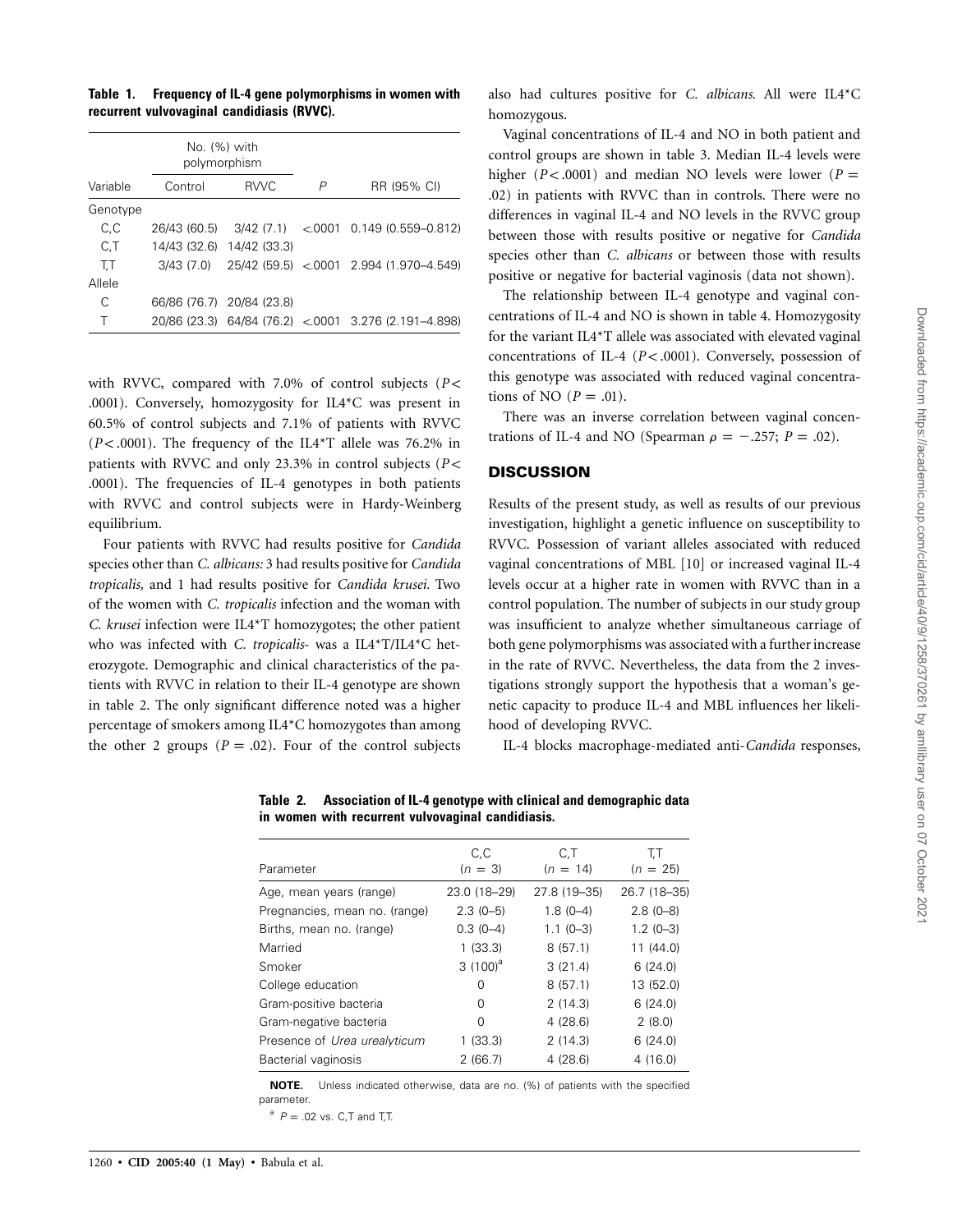|                                                | Median concentration (range)                       |                                                |                 |  |
|------------------------------------------------|----------------------------------------------------|------------------------------------------------|-----------------|--|
| Compound                                       | Control<br>subjects<br>$(n = 42)$                  | Women<br>with RVVC<br>$(n = 40)$               |                 |  |
| $IL-4$ , pg/m $L$<br>Nitric oxide, $\mu$ mol/L | $<0.9$ ( $< 0.9 - 1.5$ )<br>$10.2$ ( $<$ 1.3–42.5) | $2.5$ ( $<$ 0.9-11.2)<br>$4.0$ ( $<$ 1.3–66.1) | < 0.0001<br>.02 |  |

at least in part, by the inhibition of NO production [13]. In the present study, homozygous carriage of IL4\*T was associated with both a  $>2$ -fold increase in the vaginal concentration of IL-4 and a 3-fold decrease in vaginal NO production. MBL vaginal levels in the study population were reported previously [10], and IL4\*T homozygosity was also associated with a  $>2$ fold decrease in the median vaginal MBL concentration (7.3 ng/mL vs. 15.5 ng/mL for IL4\*C homozygotes). Similarly, there was a strong inverse relationship between vaginal concentrations of IL-4 and MBL (Spearman  $\rho = -.728$ ;  $P < .0001$ ). MBL is an acute-phase reactant, and it is possible that a macrophageactivation product induces vaginal MBL production. The cells in the female genital tract that produce MBL have yet to be identified. It appears that a woman's IL-4 genotype at position 589 influences the vaginal concentrations of 2 major components of the innate immune response against infection. The data, therefore, also highlight a central role for innate immune mechanisms in protection against development of symptomatic *Candida* vaginitis.

The results of our genetic studies offer new insights into the factors that influence conversion of *Candida* from a commensal microorganism to a vaginal pathogen. The elaboration of a proinflammatory anti-*Candida* cytokine response by healthy women results in the recruitment and activation of macrophages that eliminate or reduce the vaginal *Candida* concentration. The presence of MBL receptors on macrophages allows these cells to bind and ingest *Candida* that have become associated with MBL present in the vagina. The release of NO by activated macrophages results in the production of toxic

**Table 4. Association between IL-4 gene polymorphism and vaginal concentrations of IL-4 and nitric oxide (NO) metabolites.**

|                              |                                     | Median concentration (range) |  |  |
|------------------------------|-------------------------------------|------------------------------|--|--|
| IL-4 genotype                | IL-4, pg/mL                         | $NO, \mu mol/L$              |  |  |
| C,C                          | $0.9$ (< $0.9 - 5.7$ ) <sup>a</sup> | 12.4 $(<1.3 - 57.3)^{b}$     |  |  |
| C,T                          | $1.2$ ( $<$ 0.9-11.2)               | $4.3$ ( $<$ 1.3–42.5)        |  |  |
| T.T                          | $2.2$ (<0.9-9.1)                    | $3.9$ ( $<$ 1.3-66.1)        |  |  |
| $P < .0001$ .<br>$P = .01$ . |                                     |                              |  |  |

radicals that kill *Candida.* Activated macrophages release proinflammatory cytokines that stimulate Th1 lymphocytes to further inhibit proliferation of *Candida*. Th1 cells release IFN- $\gamma$ , which blocks the capacity of *C. albicans* yeast cells to initiate germ tube formation and convert from the yeast to the more invasive fungal form [17]. Macrophage and T cell activation also fosters the prolongation of antimicrobial responses. An enhancement of production of anti-inflammatory cytokines in the vagina, possibly due to a genetic propensity to produce IL-4 and/or other anti-inflammatory mediators or to decreased levels of MBL, induction of a vaginal allergic response accompanied by histamine release  $[18, 19]$  and production of prostaglandin E<sub>2</sub>  $[19, 20]$  or the concomitant presence of microbial or nonmicrobial Th2 inducers diminishes the ability to limit proliferation of *Candida.* If *Candida* is present as a commensal microorganism, these conditions would allow the replication and germination of the yeast and lead to a symptomatic infection.

It can be seen that RVVC is the end result of several different pathways. Treatment of a woman's current *Candida* infection will alleviate her symptoms, but this will do little to decrease her susceptibility to developing another symptomatic infection. Because local and systemic azoles are static (not cidal) drugs, these patients are dependent on local host defense mechanisms to eliminate a vaginal candidal infection. Identification of the specific underlying systems in individual women with RVVC that are responsible for a decreased efficiency in killing of *Candida* and initiating specific measures to counteract the observed deficiency will lead to more-effective and longer-lasting treatments.

## **Acknowledgments**

*Potential conflicts of interest.* All authors: no conflicts.

#### **References**

- 1. Giraldo P, Von Nowaskonski A, Gomes FAM, Linhares I, Neves NA, Witkin SS. Vaginal colonization by *Candida* in asymptomatic women with and without a history of recurrent vulvovaginal candidiasis. Obstet Gynecol **2000**; 95:413–6.
- 2. Mardh PA, Rodrigues AG, Genc M, Novikova N, Martinez-de-Olivera J, Guaschino S. Facts and myths on recurrent vulvovaginal candidiasis: a review on epidemiology, clinical manifestations, diagnosis, pathogenesis, and therapy. Int J STD AIDS **2002**; 13:522–39.
- 3. Bendel CM. Colonization and epithelial adhesion in the pathogenesis of neonatal candidiasis. Semin Perinatol **2003**; 27:357–64.
- 4. Piccinni MP, Vultaggio A, Scaletti C, et al. Type 1 helper cells specific for *Candida albicans* antigens in peripheral blood and vaginal mucosal of women with recurrent vaginal candidiasis. J Infect Dis **2002**; 186: 87–93.
- 5. Kozel TR, MacGill RS, Percival A, Zhou Q. Biological activities of naturally occurring antibodies reactive with *Candida albicans* mannan. Infect Immun **2004**; 72:209–18.
- 6. Fidel PL Jr, Lynch ME, Sobel JD. Candida-specific Th1-type responsiveness in mice with experimental vaginal candidiasis. Infect Immun **1993**; 61:4202–7.